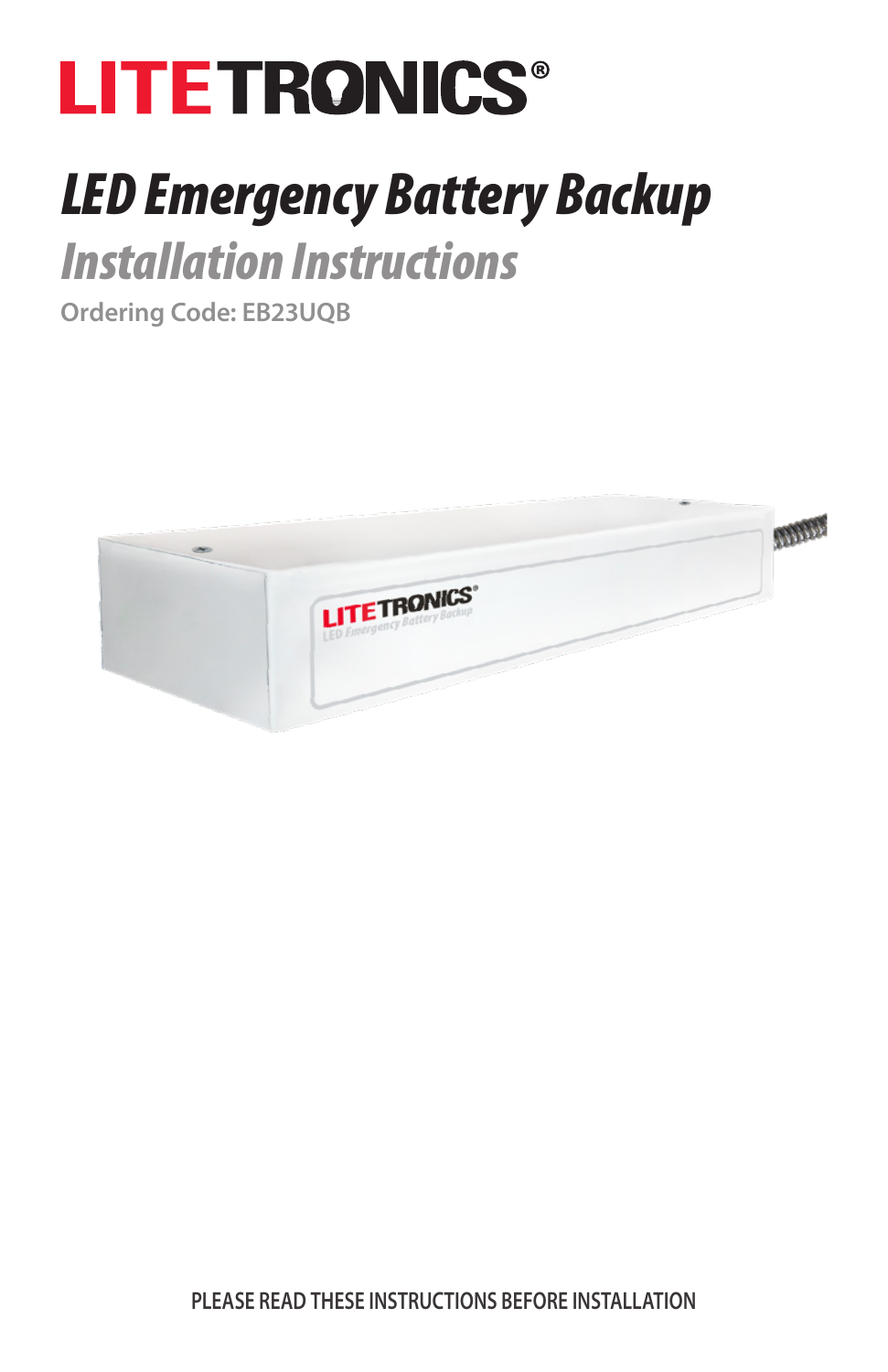#### **WHEN USING ELECTRICAL EQUIPMENT, BASIC SAFETY PRECAUTIONS SHOULD ALWAYS BE OBSERVED INCLUDING THE FOLLOWING:**

#### **READ AND FOLLOW ALL SAFETY INSTRUCTIONS.**

- **• In all installations, the EB23UQB wires labeled "0-10V Retrofit or Luminaire" must be connected to the Retrofit or Luminaire 0-10V wires before power is restored**.
- Voltage could be present in battery. **To prevent high voltage from being present on output leads, do not connect Battery connector until installation is complete.**
- This Emergency Battery Backup **must be installed into an UL/CUL Listed Luminaire with a steel enclosure**. Do not install this Emergency Battery Backup into luminaires with non-ferrous metal or polymeric enclosures.
- This product contains a rechargeable Ni-MH battery. The battery must be recycled or disposed of properly.
- Make sure that the necessary branch circuit wiring is available. An un-interrupted AC source of power is required.
- Maximum mounting height of luminaire should not exceed more than 23 feet.
- Equipment should be mounted in locations and at heights where it will not readily be subjected to tampering by unauthorized personnel.
- Can be used with and without a switch.
- Battery is replaceable with Litetronics's ordering code EBA45-12V. Contact the manufacturer for information on replacement battery.
- Easy front access to Dip Switch for adjustments to control output power of 23 watts for 0-10V to various Luminaire models
- To prevent wiring damage or abrasion, do not expose wiring to edges of sheet metal or other sharp objects.
- Risk of fire or electric shock. Luminaire wiring and electrical parts may be damaged when drilling for installation of Emergency Battery Backup. Check for enclosed wiring and components.
- Do not use outdoors.
- Do not let power supply cords touch hot surfaces.
- Do not mount near gas or electric heaters.
- Use caution when servicing batteries. Battery acid can cause burns to skin and eyes. If acid is spilled on skin or in eyes, flush acid with fresh water and contact a physician immediately.
- The use of accessory equipment not recommended by the manufacturer may cause an unsafe condition.
- Do not use this equipment for other than intended use.
- Installation should be in accordance with NEC and any relevant local codes.
- Risk of fire or electric shock. Emergency Battery Backup installation requires knowledge of electrical system. If not qualified, do not attempt installation. Contact a qualified electrician.
- To reduce the risk of electric shock, disconnect input line power and battery connector of Emergency Battery Backup before servicing.
- Improperly installed electrical wiring can be dangerous and cause electrical fires. This product must be used in accordance with the current rating and wire sizes listed. Consult local building code before doing any electrical work.
- COPPER to COPPER ONLY. Do not use on Aluminum. Temperature rating: 105° C (221° F) maximum. Flame Rated UL94V-0.

#### **SAVE THESE INSTRUCTIONS**

#### **SAFETY INSTRUCTIONS AND WARNINGS PREVENTING MALFUNCTION AND DAMAGE TO EBB UNIT**

#### **Before restoring power:**

- The "**0-10V Retrofit or Luminaire" wires** (purple and gray) from the Emergency Battery Backup **need to be conneced to the Luminaire 0-10V dimming**.
- The **Dip Switch position** (inside the EBB) **needs to be set as specified in these instructions**. Refer to the Luminaire Compatability Table on page 3.

#### **NOTE: If the above is not properly done**, and if the power is restored to the EBB, then some of the **components inside the EBB will get hot and lead to early failure. This is not covered by warranty.**

#### **EB23UQB MISCELLANEOUS OPERATING INSTRUCTIONS**

#### **TESTING PROCEDURES**

- When AC power is applied, charge indicator light illuminates green. That indicates the battery is charging.
- Press and hold "PUSH to TEST" button for 10 seconds to simulate power failure and confirm luminaire is functioning in emergency mode. During test, the charge indicator light will be off and the light will dim.

#### **OPERATION**

- When power fails, the Emergency Battery Backup automatically switches to emergency power. The charge indicator light goes off and the luminaire will operate at up to 23W.
- When AC power is restored, the emergency battery automatically returns to charge mode.
- EB23UQB must be charged for 24 hours before 90 minute test can be completed.

#### **MAINTENANCE**

Although no routine maintenance is required to keep the emergency battery backup functional, it should be checked periodically to ensure that it is working. The following schedule is recommended:

- Visually inspect the charge indicator light monthly. It should be illuminated.
- Test the emergency operation of the fixture at 30-day intervals for a minimum of 30 seconds.
- Conduct a 90-minute discharge test once a year. LED tubes should operate at up to 23W for at least 90 minutes.

#### **SERVICE**

Should be performed as indicated above by qualified personnel.

#### **TABLE OF CONTENTS**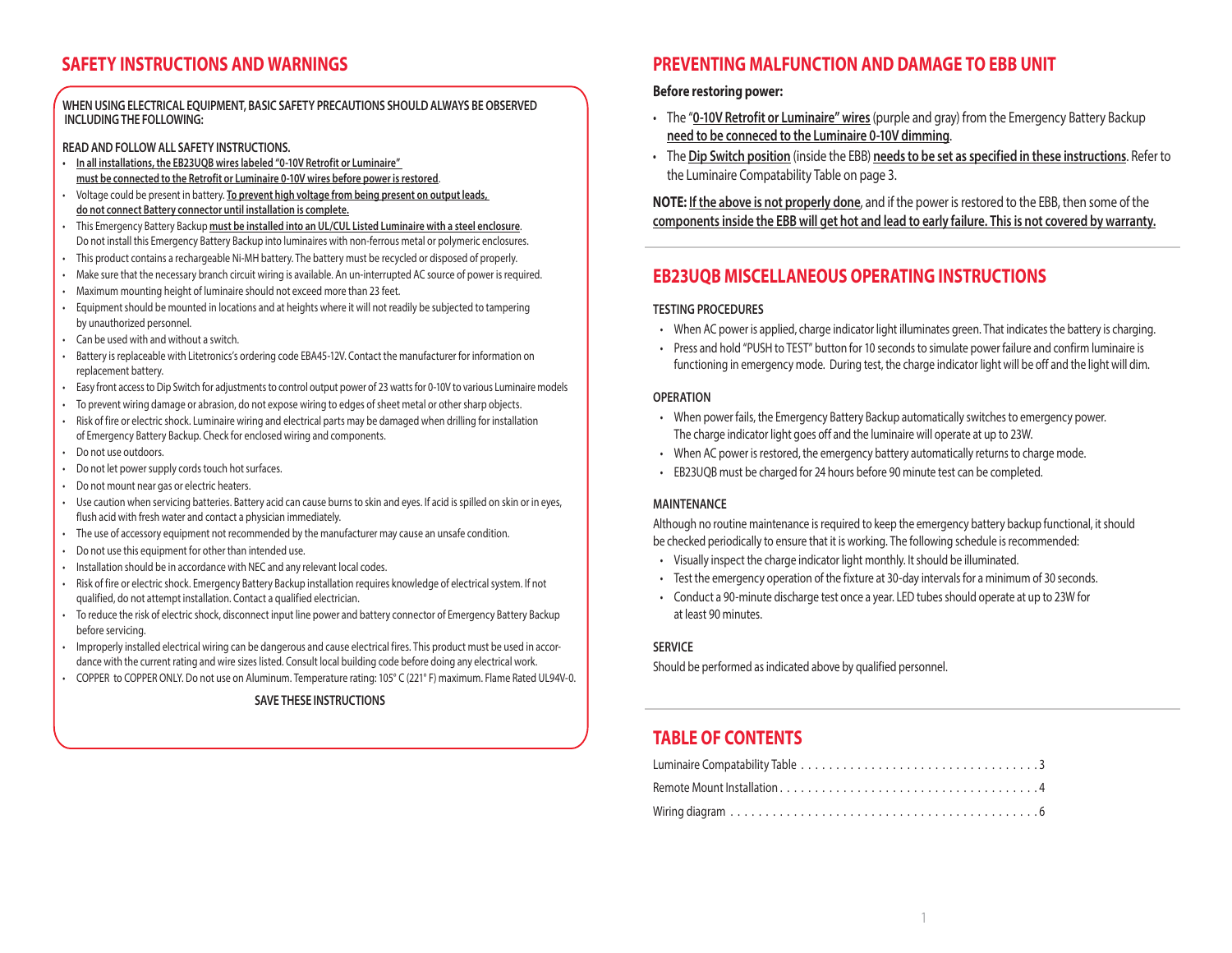#### **TOOLS AND MATERIALS NEED FOR INSTALLATION LUMINAIRE**





**Step Ladder Wire Stripper Wire Cutters Pliers 1/4" Nut Driver Drill Screw Driver**

**WHAT COMES IN THE BOX**















(Duning

**EB23UQB**

18" Long



**(2) Self-tapping screws, #8 x 1/2"**



## **COMPATABILITY TABLE**

EB23UQB (23W 120-277V QC WH) is compatible with the following Litetronics Luminaires.

#### **NOTES:**

Please set dip switch position before wiring LED Emergency Battery Backup.

In default factory setting, position 2 is set to ON.

Dip switch must be setup according to the corresponding part number on this table.

If no settings are specified as ON for your part number, set all dip switches to OFF.

If your model # not listed, please contact the Litetronics customer service team.

customerservice@litetronics.com

1-800-860-3392

| <b>LITETRONICS'</b>           | <b>EMERGENCY</b>                         | DIP SWITCH POSITION |   |    |    |          |    |  |
|-------------------------------|------------------------------------------|---------------------|---|----|----|----------|----|--|
| OUTPUT<br><b>MODEL NUMBER</b> | WATTS                                    | 1                   | 2 | 3  | 4  | 5        | 6  |  |
|                               | <b>LED STRIP FIXTURE LUMINAIRES</b>      |                     |   |    |    |          |    |  |
| SF24UQS4XXDL                  | 23W                                      |                     |   |    |    |          |    |  |
| SF30UQS4XXDL                  | <b>22W</b>                               |                     |   | ON |    |          |    |  |
| SF40UQS4XXDL                  | 22W                                      |                     |   | ON |    | ON       |    |  |
| SF40UQS8XXDL                  | 22W                                      |                     |   | ON |    | ON       |    |  |
| SF50UQS8XXDL                  | 22W                                      |                     |   | ON |    | ON       | ON |  |
| SF64UQS8XXDL                  | 22W                                      | ON                  |   | ON |    |          |    |  |
|                               | <b>LED STRIP RETROFIT</b>                |                     |   |    |    |          |    |  |
| SR24UQS4XXDL                  | 23W                                      |                     |   |    |    |          |    |  |
| SR30UQS4XXDL                  | 22W                                      |                     |   | ON |    |          |    |  |
| SR40UQS4XXDL                  | 22W                                      |                     |   | ON |    | ON       |    |  |
| SR40UQS8XXDL                  | <b>22W</b>                               |                     |   | ON |    | ON       |    |  |
| SR50UQS8XXDL                  | 22W                                      |                     |   | ON |    | ON       | ON |  |
| SR64UQS8XXDL                  | 22W                                      | ON                  |   | ON |    |          |    |  |
|                               | LED FLAT PANEL LUMINAIRES                |                     |   |    |    |          |    |  |
| FP030UF1XXDL                  | <b>18W</b>                               |                     |   | ON |    |          |    |  |
| FP030UF1XXDLP                 | <b>18W</b>                               |                     |   | ON |    |          |    |  |
| FP030UF2XXDL                  | <b>18W</b>                               |                     |   | ON |    |          |    |  |
| FP030UF2XXDLP                 | <b>18W</b>                               |                     |   | ON |    |          |    |  |
| FP040UF2XXDL                  | 23W                                      |                     |   | ON |    |          |    |  |
| FP040UF4XXDLP                 | 23W                                      |                     |   | ON |    |          |    |  |
| FP050UF4XXDL                  | 23W                                      |                     |   | ON |    | ON       | ON |  |
| FP050UF4XXDLP                 | 23W                                      |                     |   | ON |    | ON       | ON |  |
|                               | LED LIGHT PANEL LUMINAIRES               |                     |   |    |    |          |    |  |
| PT1XX                         | 19W MAX                                  |                     |   | ON |    | ON       | ON |  |
| PT2XX                         | 19W MAX                                  |                     |   | ON |    | ON       | ON |  |
| PT4XX                         | 23W MAX                                  |                     |   | ON |    | ON       | ON |  |
|                               | LED VOLUMETRIC RETROFIT                  |                     |   |    |    |          |    |  |
| VR29UQT2XXDLP                 | 23W                                      |                     |   | ON |    |          |    |  |
| VR39UQT4XXDLP                 | 23W                                      |                     |   | ON |    | ON       | ON |  |
| VRT2XX                        | 17W                                      | ON                  |   |    |    |          |    |  |
| VRT4XX                        | 23W                                      | ON                  |   |    |    |          |    |  |
| VRT1XX                        | 17W                                      | ON                  |   |    |    |          |    |  |
|                               | LED VOLUMETRIC TROFFER                   |                     |   |    |    |          |    |  |
| VLT2XX                        | 17W MAX                                  |                     |   |    |    | ON       |    |  |
| VLT4XX                        | 18W MAX                                  |                     |   |    |    | ON       | ON |  |
| VLT1XX                        | 17W MAX<br>LED FLAT/LIGHT PANEL RETROFIT |                     |   |    |    | ON       |    |  |
|                               |                                          |                     |   |    |    |          |    |  |
| RP29UQT2XXDLP                 | <b>18W</b><br><b>18W</b>                 |                     |   |    |    | ON<br>ON | ON |  |
| RP39UQT4XXDLP<br>PRT2XX       | 17W                                      | ON                  |   |    |    |          |    |  |
| PRT4XX                        | 23W                                      | ON                  |   |    |    |          |    |  |
| PRT1XX                        | 17W                                      | ON                  |   |    |    |          |    |  |
|                               | LED LINEAR HIGH & LOW BAYS               |                     |   |    |    |          |    |  |
| LLB075UK2XXDL                 | 23W                                      |                     |   |    | ON |          |    |  |
| LHB110UK2XXDL                 | 23W                                      | ON                  |   |    |    | ON       |    |  |
| LHB185UM2XXDL                 | 17W                                      |                     |   |    | ON |          |    |  |
| LLB60UR2XXDLP                 | 11W                                      |                     |   |    |    | ON       |    |  |
| LHB88UR2XXDLP                 | 15W                                      |                     |   |    |    | ON       |    |  |
| LHB112UR2XXDLP                | <b>18W</b>                               |                     |   |    |    | ON       |    |  |
| LHB148US2XXDLP                | 22W                                      |                     |   |    |    | ON       |    |  |
| LHB248UV2XXDLP                | <b>18W</b>                               |                     |   | ON |    |          |    |  |
|                               | LED ROUND HIGH BAY LUMINAIRES            |                     |   |    |    |          |    |  |
| HB125[B,W]YXXDL               | 23W                                      |                     |   |    |    | ON       |    |  |
| HB185[B,W]YXXDL               | 20W                                      |                     |   |    |    | ON       | ON |  |
| HB220[B,W]YXXDL               | 23W                                      |                     |   |    |    | ON       | ON |  |
| HB100[B,W]YXXDLP              | <b>15W</b>                               |                     |   |    |    | ON       |    |  |
| HB150[B,W]YXXDLP              | <b>16W</b>                               |                     |   |    |    | ON       | ON |  |
| HB200[B,W]YXXDLP              | <b>18W</b>                               |                     |   |    |    | ON       | ON |  |
| HBC115[B,W]XXDLP              | 16W                                      |                     |   |    |    | ON       |    |  |
| HBC175[B,W]XXDLP              | 22W                                      |                     |   |    |    | ON       | ON |  |
| HBC220[B,W]XXDLP              | <b>16W</b>                               |                     |   | ON |    |          |    |  |
| HBC240[B,W]XXDLP              | <b>18W</b>                               |                     |   | ON |    |          |    |  |
| HBF100[B,W]7XXDLP             | 20W                                      |                     |   | ON |    |          |    |  |
| HBE150[B,W]YXXDLP*            | 22W                                      |                     |   |    |    | ON       |    |  |
| HBE200[B,W]YXXDLP*            | 22W                                      |                     |   |    |    | ON       | ON |  |
|                               | LED GARAGE LIGHT LUMINAIRES              |                     |   |    |    |          |    |  |
| GL39URXXDLP                   | 20W                                      |                     |   |    |    | ON       |    |  |
| GL59URXXDLP                   | 22W                                      |                     |   |    |    | ON       | ON |  |

**DIP SWITCH SETUP FOR EB23UQB**

2 3 *in non-hazardous location* \* *Warning: EB23UQB should be installed* 

**AVAILABLE ACCESSORIES**

Emergency battery backup from Litetronics comes with a rechargeable battery installed. Replacement batteries are also available for purchase.



A Remote Test Switch for Emergency battery backup from Litetronics is available for purchase.

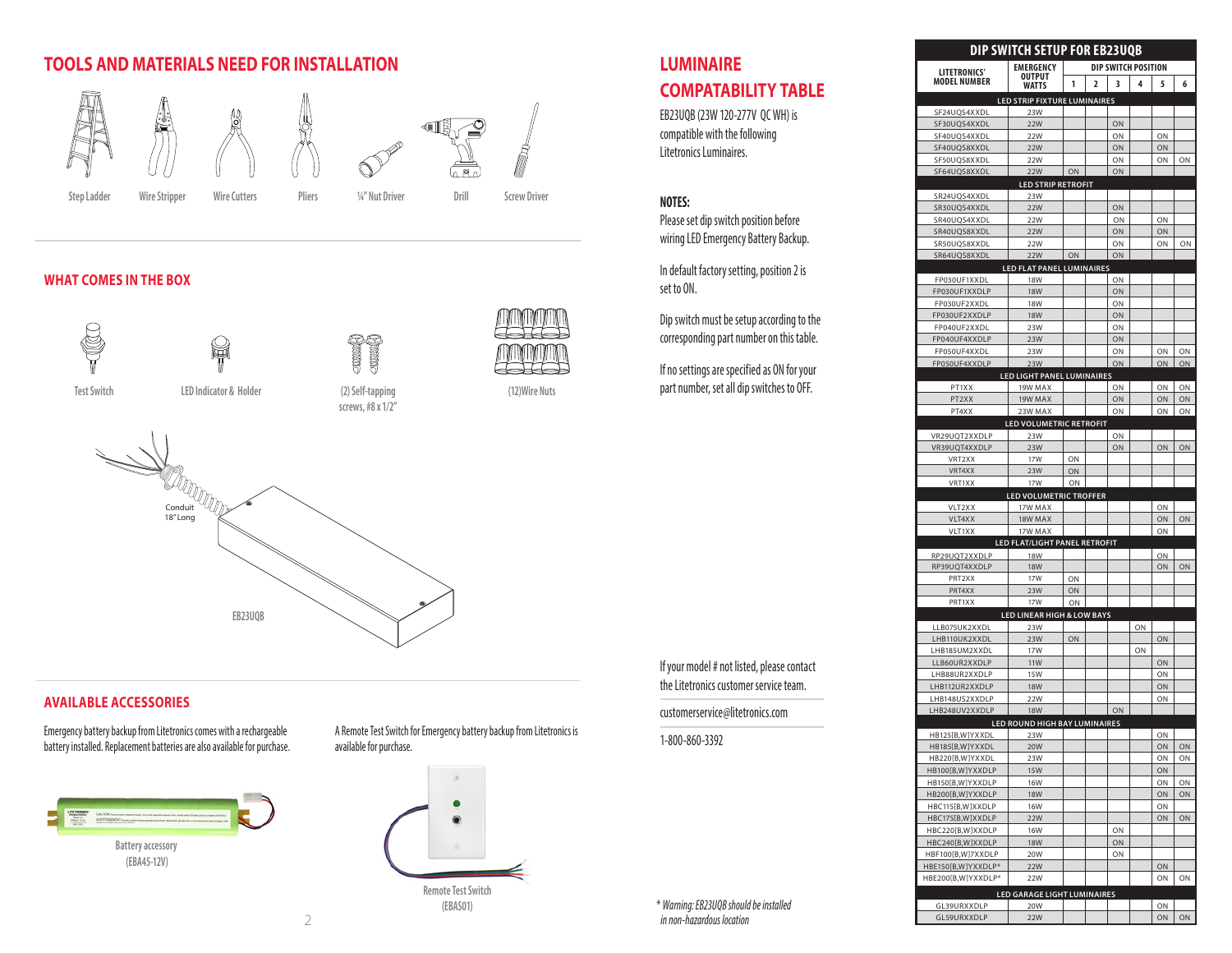### EB23UQB REMOTE MOUNT INSTALLATION

### EB23UQB REMOTE MOUNT INSTALLATION

**READ ALL INSTRUCTION BEFORE BEGINNING INSTALLATION**



- **1.** To get started, turn off the power at the circuit breaker. Disconnect power leads from driver.
- **2.** Choose a remote location for the Emergency Battery Backup, position and secure as needed. Recommended to place close to the luminaire input power wires. See illustration above for reference.



**3.** Remove lid of emergency battery backup. Adjust Dip Switch settings to position specified by your product part number. Locate part number and reference the chart on page 3 for the correct Dip Switch settings.

> **Caution:** If switch is mis-configured, damage to the EBB will occur. Backup battery time will be less than 90 minutes and brightness will be less than specified.

**4.** Determine where to install LED indicator and test switch. To install, drill two holes for the LED indicator light 1/4" (6.3mm) and push button tester 9/32" (7.2mm).





**5.** For electrical connections, refer to the wiring diagram on page 6.

**Caution:** In all installations, the EB23UQB jacketed wires labeled "0-10V Retrofit or Luminaire" must be connected to the purple and gray wires of the luminaire before power is restored.

**6.** Connect halves of white multi-pin battery connector together.



**7.** Replace the lid on the emergency backup.



**8.** Restore the power. At this point, LED indicator should illuminate indicating the battery is charging. Perform "TESTING" procedures (found on page 1).

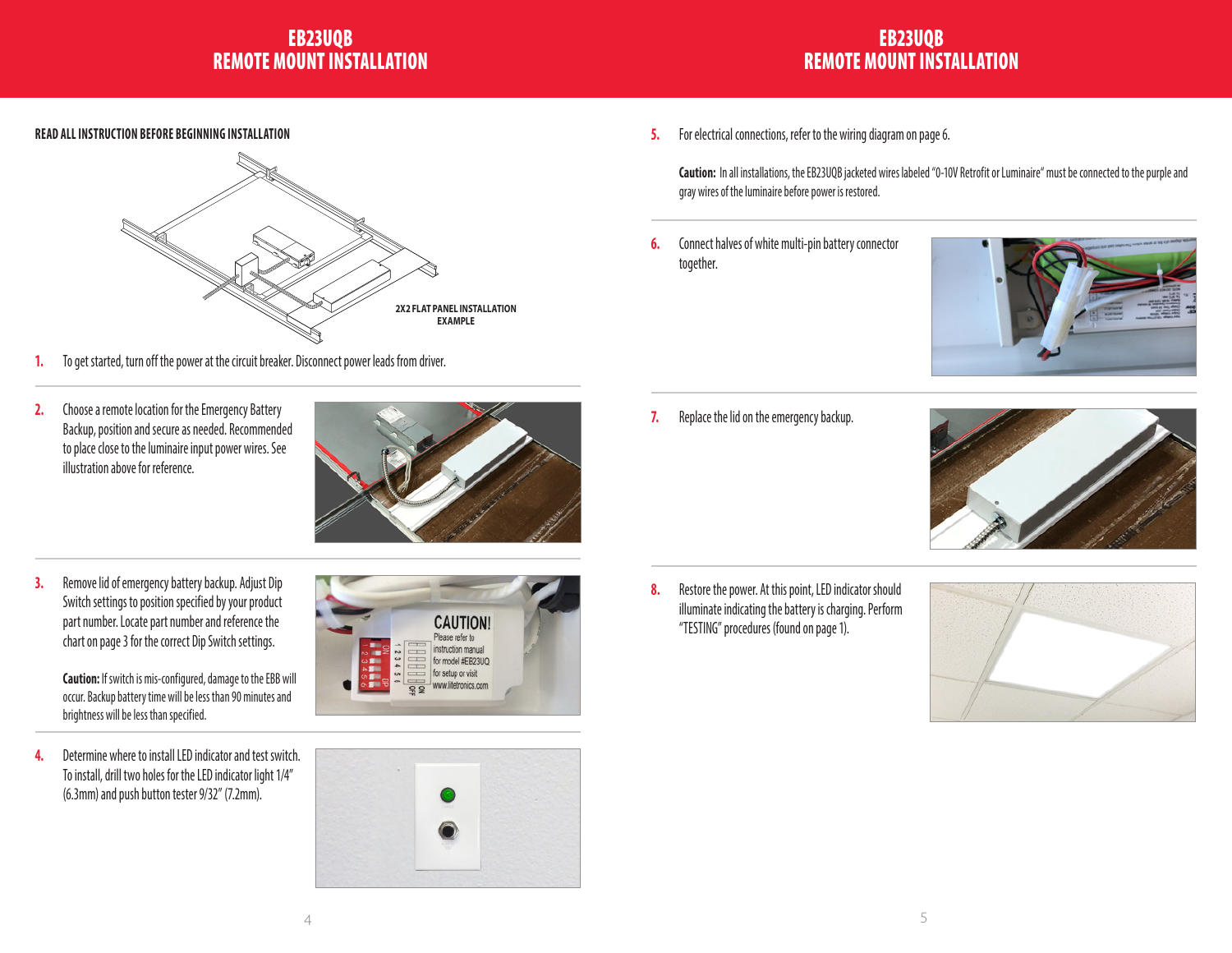#### EB23UQB WIRING DIAGRAM

EB23UQB NOTES

Please refer to below wiring diagram:

- Connect "0-10V Retrofit or Luminaire" of emergency backup to purple and gray wires of Luminaire.
- Connect "Output line to Retrofit or Luminaire" wires of emergency backup to black and white wires of Luminaire. Connect "AC input line" wires of emergency backup to un-interrupted power supply wires.
- Connect "Switch line" wire of emergency backup to a switch of un-interrupted power supply wire (AC-L) or connect to a switch.
- Connect "Test Switch" wires in orange and orange/black.
- Connect "LED Indicator" wires in red/black and blue/black.
- Connect ground (green) wire to fixture ground.







**For questions related to your Emergency Battery Backup, please contact Litetronics Customer Service. customerservice@litetronics.com | 800-860-3392**

*† Follow dimmer manufacturer's installation instructions*

 $6$